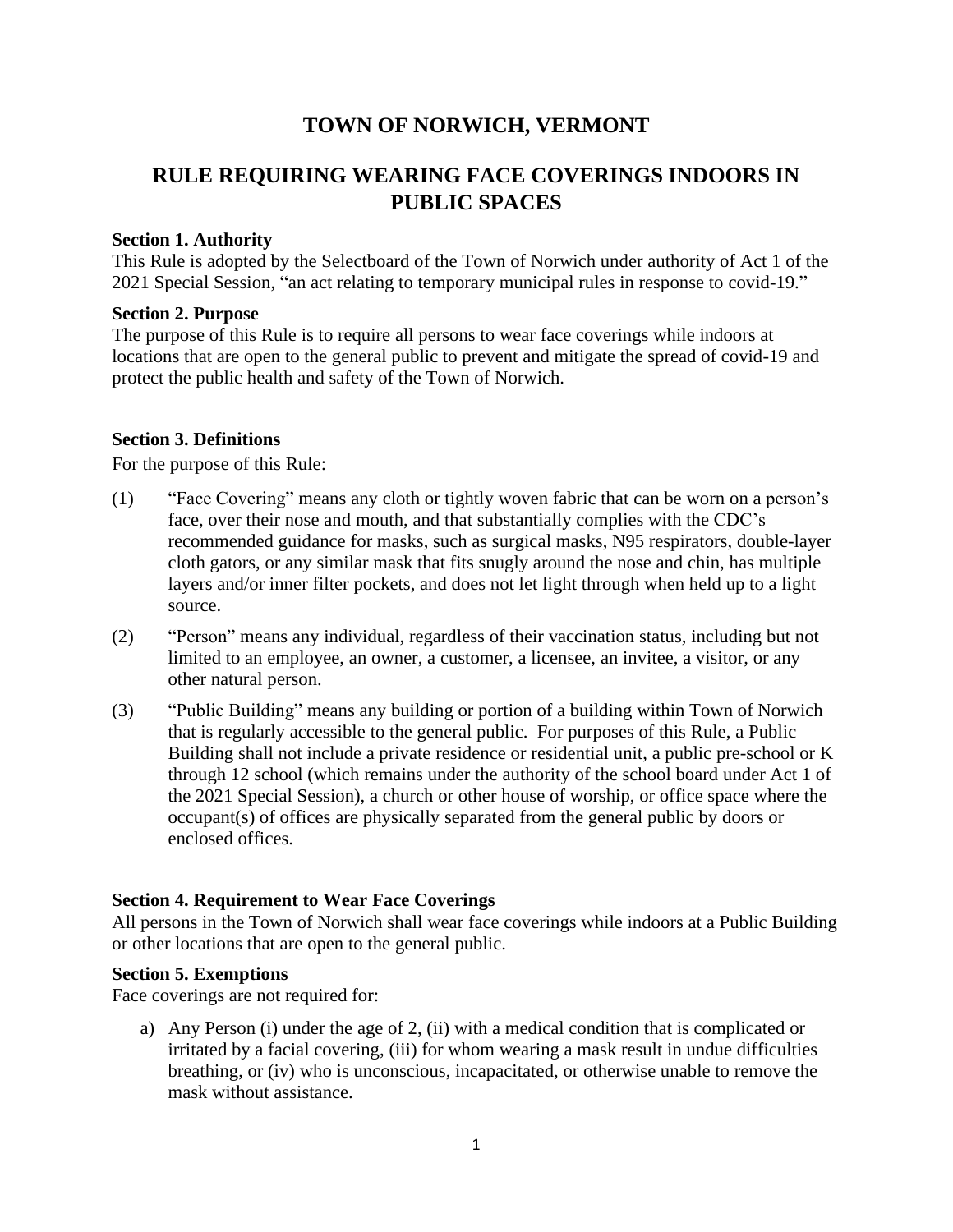- b) Any Person who is alone in a Public Building, so long as they remain alone (i.e., no other Person is present).
- c) Any Person entering a business, or a portion of a business, located within a Public Building, including but not limited to retail, food and beverage, gym, theater, or similar high-traffic business, which actively screens and limits who may enter its premises to only Persons with established proof of vaccination for the covid-19 virus, but only to the extent that the Person is actually screened and provides proof of vaccination.

#### **Section 6. Other Laws**

This Rule is in addition to all other ordinances and rules of the Town of Norwich and all applicable laws of the State of Vermont. All ordinances, rules, or parts of ordinances, rules, resolutions, regulations, or other documents inconsistent with the provisions of this Rule are hereby repealed to the extent of such inconsistency.

#### **Section 7. Severability**

If any section or provision of this Rule is held by a court of competent jurisdiction to be invalid, such finding shall not invalidate any other part of this Rule.

#### **Section 8. Effective Period.**

This Rule shall take effect immediately upon the approval by the Selectboard and shall remain in effect for a period not to exceed 45 days following its initial adoption. The Selectboard shall meet during the 45-day period in which this initial Rule is in effect and vote to rescind this Rule or to extend it for an additional 30 days. Thereafter, the Selectboard shall meet at a minimum once every 30 days to reconsider this Rule, at which meeting the Selectboard shall vote to rescind this Rule or to extend it for an additional 30-day period. The filing of a petition under 24 V.S.A. §§ 1972 and 1973, shall not govern the taking effect of this Rule.

The Selectboard may also vote to suspend the ordinance at any time before April 30, 2022, based on the CDC's community transmission data for Windsor County being at or below "moderate" for ten consecutive days or more (as measured by the CDC).

#### **Section 9. Posting Requirements**

Each Public Building and each separate business or separate premise within a Public Building must post signage at the entrance and at other appropriate locations stating that Persons entering are required to wear face coverings by order of the Norwich Selectboard unless exempt. Other locations can be alternative entrances (back doors, etc.) or at transaction locations such as registers. Signage requirements will have an effective date of Friday, December 10, 2021.